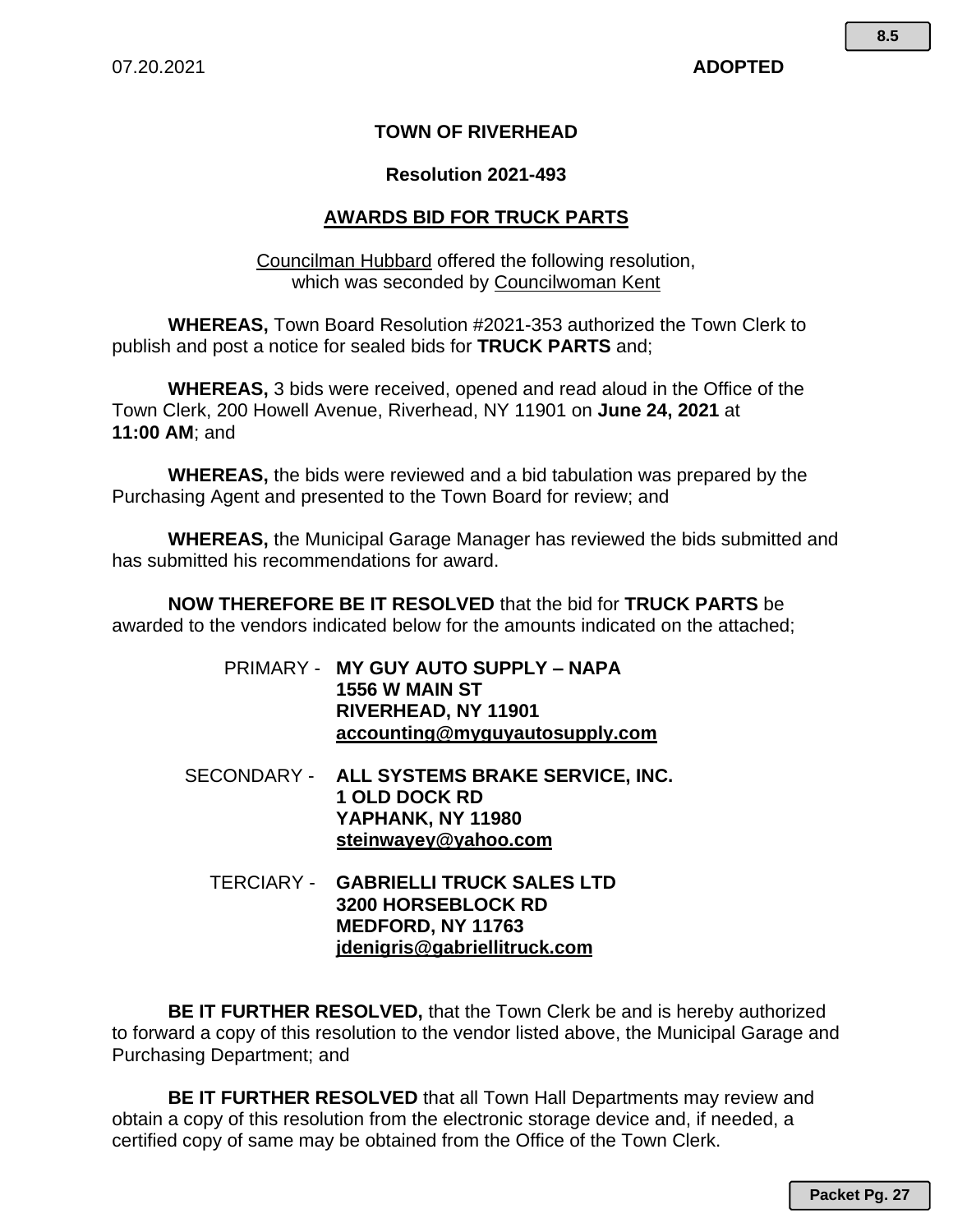### **THE VOTE**

| <b>RESULT:</b> | <b>ADOPTED [UNANIMOUS]</b>                    |
|----------------|-----------------------------------------------|
| <b>MOVER:</b>  | Tim Hubbard, Councilman                       |
|                | <b>SECONDER:</b> Catherine Kent, Councilwoman |
| AYES:          | Aguiar, Hubbard, Kent, Beyrodt Jr., Rothwell  |

This is to certify that I, the undersigned, Town Clerk of the Town of Riverhead, County of Suffolk, State of New York, have compared the forgoing copy of a Resolution with the original now on file in<br>this office and which was duly adopted on  $July 20, 2021$ 

State of New York County of Suffolk } ss: Town of Riverhead

and that the same is a true and correct transcript of said Resolution and the of the whole thereof.

IN WITNESS WHEREOF, I have hereunto set my hand and the official seal of the Town of Riverhead, on July 21, 2021

Diane M. Wilhelm

, Town Clerk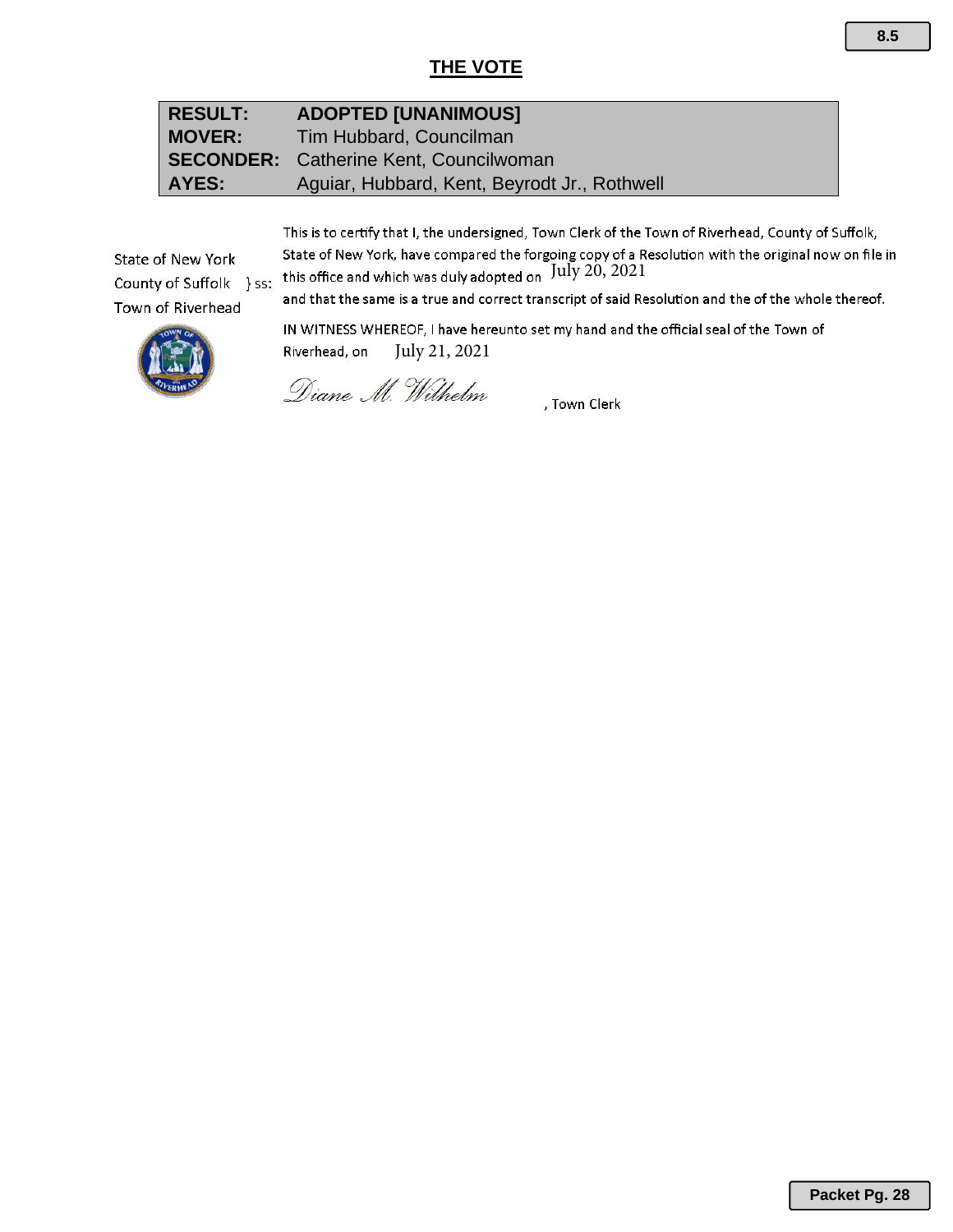## **FISCAL IMPACT STATEMENT OF PROPOSED RIVERHEAD TOWN BOARD LEGISLATION**

| Type of Legislation<br>А.<br>Resolution x<br>Local Law                                            |                                                                                                                                                                                                                                                                 |                    |  |  |  |  |  |
|---------------------------------------------------------------------------------------------------|-----------------------------------------------------------------------------------------------------------------------------------------------------------------------------------------------------------------------------------------------------------------|--------------------|--|--|--|--|--|
| Title of Proposed Legislation: Awards Bid for Truck Parts<br>В.                                   |                                                                                                                                                                                                                                                                 |                    |  |  |  |  |  |
| Purpose of Proposed Legislation:<br>C.                                                            |                                                                                                                                                                                                                                                                 |                    |  |  |  |  |  |
| Will the Proposed Legislation Have a Fiscal Impact?<br>D.                                         | Yes x<br>No                                                                                                                                                                                                                                                     |                    |  |  |  |  |  |
| Е.                                                                                                | If the answer to section D is "yes", select (a) or (b) below and initial or detail as applicable:                                                                                                                                                               |                    |  |  |  |  |  |
| (a)<br>complete H,I and J;                                                                        | The fiscal impact can be absorbed by Town/department existing resources set forth in approved Town Annual Budget $\overline{x}$<br>(example:routine and budgeted procurement of goods/services)*if selecting E(a), please initial then skip items F,G and<br>or |                    |  |  |  |  |  |
| (b)                                                                                               | The description/explanation of fiscal impact is set forth as follows:                                                                                                                                                                                           |                    |  |  |  |  |  |
| F.<br>5 Years                                                                                     | If the answer to E required description/explanation of fiscal impact (E(b)), please describe total Financial Cost of Funding over                                                                                                                               |                    |  |  |  |  |  |
| <b>Proposed Source of Funding</b><br>G.<br>Appropriation Account to be Charged: A01-445-132-00000 |                                                                                                                                                                                                                                                                 |                    |  |  |  |  |  |
| Grant or other Revenue Source:                                                                    |                                                                                                                                                                                                                                                                 |                    |  |  |  |  |  |
| Appropriation Transfer (list account(s) and amount):                                              |                                                                                                                                                                                                                                                                 |                    |  |  |  |  |  |
|                                                                                                   |                                                                                                                                                                                                                                                                 |                    |  |  |  |  |  |
| H. Typed Name &<br>Title of                                                                       | I. Signature of Preparer                                                                                                                                                                                                                                        | J. Date<br>7/07/21 |  |  |  |  |  |
| Preparer: Teresa<br><b>Baldinucci</b>                                                             |                                                                                                                                                                                                                                                                 |                    |  |  |  |  |  |
| eresa Baldinucci<br>7/20/2021<br>Teresa Baldinucci                                                |                                                                                                                                                                                                                                                                 |                    |  |  |  |  |  |
| K. Accounting Staff<br>Name & Title                                                               | L. Signature of Accounting Staff                                                                                                                                                                                                                                | M. Date<br>7/14/21 |  |  |  |  |  |
| William Rothaar,<br>Accounting                                                                    | William Rothans                                                                                                                                                                                                                                                 |                    |  |  |  |  |  |
| Department                                                                                        | <b>William Rothaar</b>                                                                                                                                                                                                                                          |                    |  |  |  |  |  |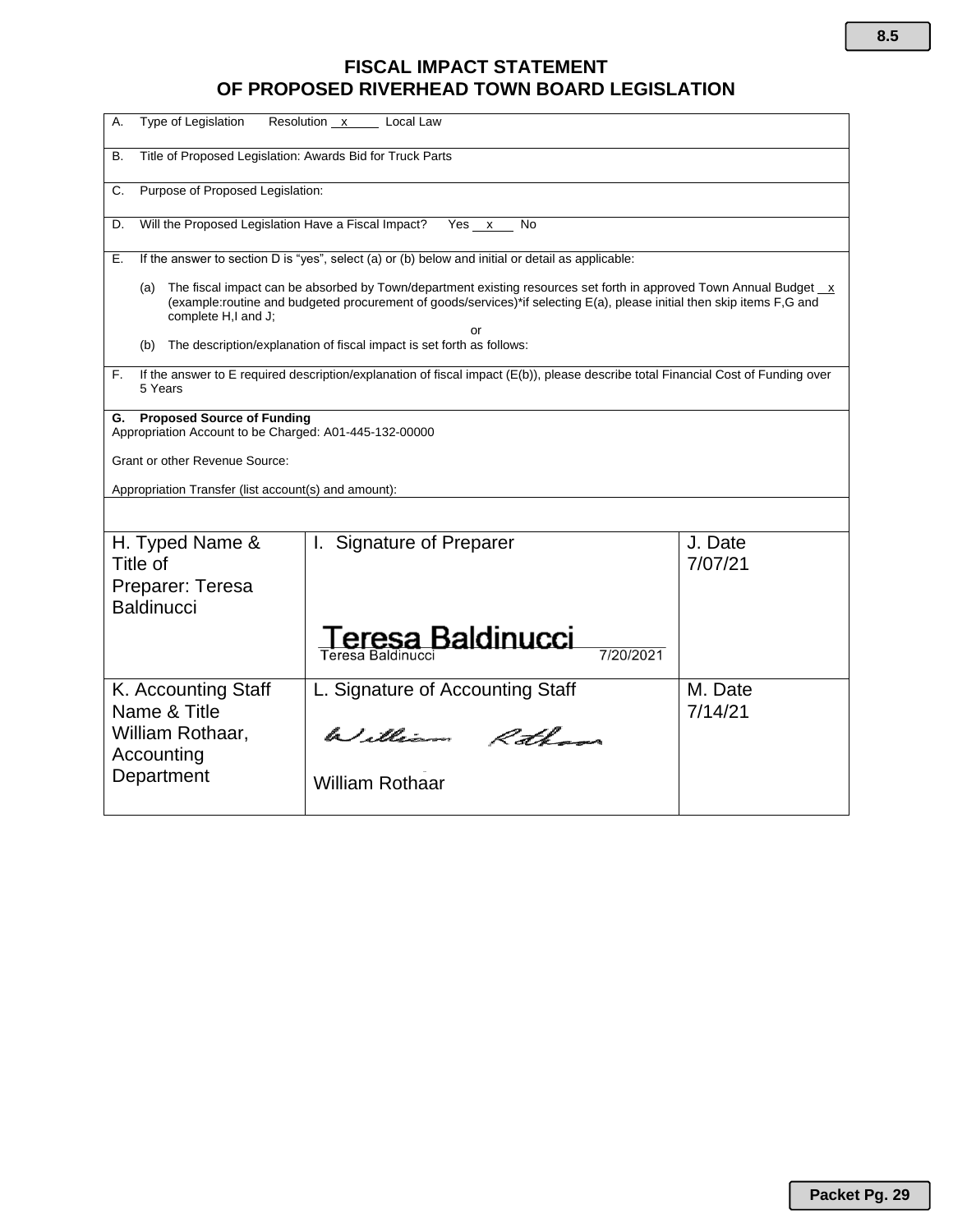|                           | <b>GROUP</b>                                                         | <b>MANUFACTURER</b> | <b>DATE OF</b><br><b>PRICE</b><br><b>LIST</b> | % DISCOUNT OFF<br><b>MANUFACTURER'S</b><br><b>PRICE LIST</b> | <b>IN STOCK</b><br>YES OR NO | <b>ESTIMATED</b><br>DATE OF<br><b>DELIVERY FOR</b><br><b>OUT OF STOCK</b> |
|---------------------------|----------------------------------------------------------------------|---------------------|-----------------------------------------------|--------------------------------------------------------------|------------------------------|---------------------------------------------------------------------------|
| $\overline{1}$ .          | <b>SHOCK ABSORBERS</b>                                               | NAPA                | 6/21                                          | 68                                                           | ΈS                           |                                                                           |
| $\overline{2}$ .          | <b>BELTS &amp; HOSES</b>                                             |                     |                                               | 65                                                           |                              |                                                                           |
| $\overline{3}$ .          | <b>SPRINGS &amp; HARDWARE</b>                                        |                     |                                               | $\frac{6}{45}$<br>$\frac{45}{32-656}$                        |                              |                                                                           |
| $\overline{4}$ .          | <b>AIR CONDITIONING</b><br><b>PARTS &amp; SUPPLIES</b>               |                     |                                               |                                                              |                              |                                                                           |
| 5.                        | <b>EMISSIONS PARTS,</b><br><b>SENSORS</b>                            |                     |                                               |                                                              |                              |                                                                           |
| 6.                        | <b>EXHAUST EQUIPMENT</b>                                             |                     |                                               | $\overline{65}$                                              |                              |                                                                           |
| $\overline{\mathbf{7}}$ . | <b>WINDSHIELD WIPER</b><br><b>MOTORS</b>                             |                     |                                               | 55                                                           |                              |                                                                           |
| $\overline{8}$ .          | <b>ELECTRONICS:POWER</b><br><b>WINDOW &amp; SEAT</b><br>MOTORS, ETC. |                     |                                               | 48                                                           |                              |                                                                           |
| $\overline{9}$ .          | <b>STARTERS &amp;</b><br><b>GENERATORS</b><br>(REMANUFACTURED)       |                     |                                               | 60                                                           |                              |                                                                           |
| 10                        | <b>FUEL INJECTORS</b>                                                |                     |                                               | $\sqrt{6}$                                                   |                              |                                                                           |
| 11.                       | <b>FUEL PUMPS</b>                                                    |                     |                                               | 65                                                           |                              |                                                                           |
| 12.                       | <b>WATER PUMPS</b>                                                   |                     |                                               | $\overline{64}$                                              |                              |                                                                           |
| $\overline{13}$ .         | CAPS-OIL, FUEL<br><b>RADIATOR</b>                                    |                     |                                               |                                                              |                              |                                                                           |
| 14.                       | <b>BEARINGS/SEALS</b>                                                |                     |                                               | 62                                                           |                              |                                                                           |
| 15.                       | <b>GASKETS &amp; SEALS (OIL</b><br>SEALS, ETC.)                      |                     |                                               | 60                                                           |                              |                                                                           |
| 16.                       | <b>FRONT END (CHASSIS</b><br>PARTS)                                  |                     |                                               | 62                                                           |                              |                                                                           |
| 17.                       | CHEMICALS-SPRAY<br><b>CLEANER</b>                                    |                     |                                               | $65 -$                                                       |                              |                                                                           |
| $\overline{18}$ .         | <b>FILTERS-AIR, OIL PVC</b><br><b>TRANSMISSION</b>                   |                     |                                               | $\overline{b}$                                               |                              |                                                                           |

 $8.5.a$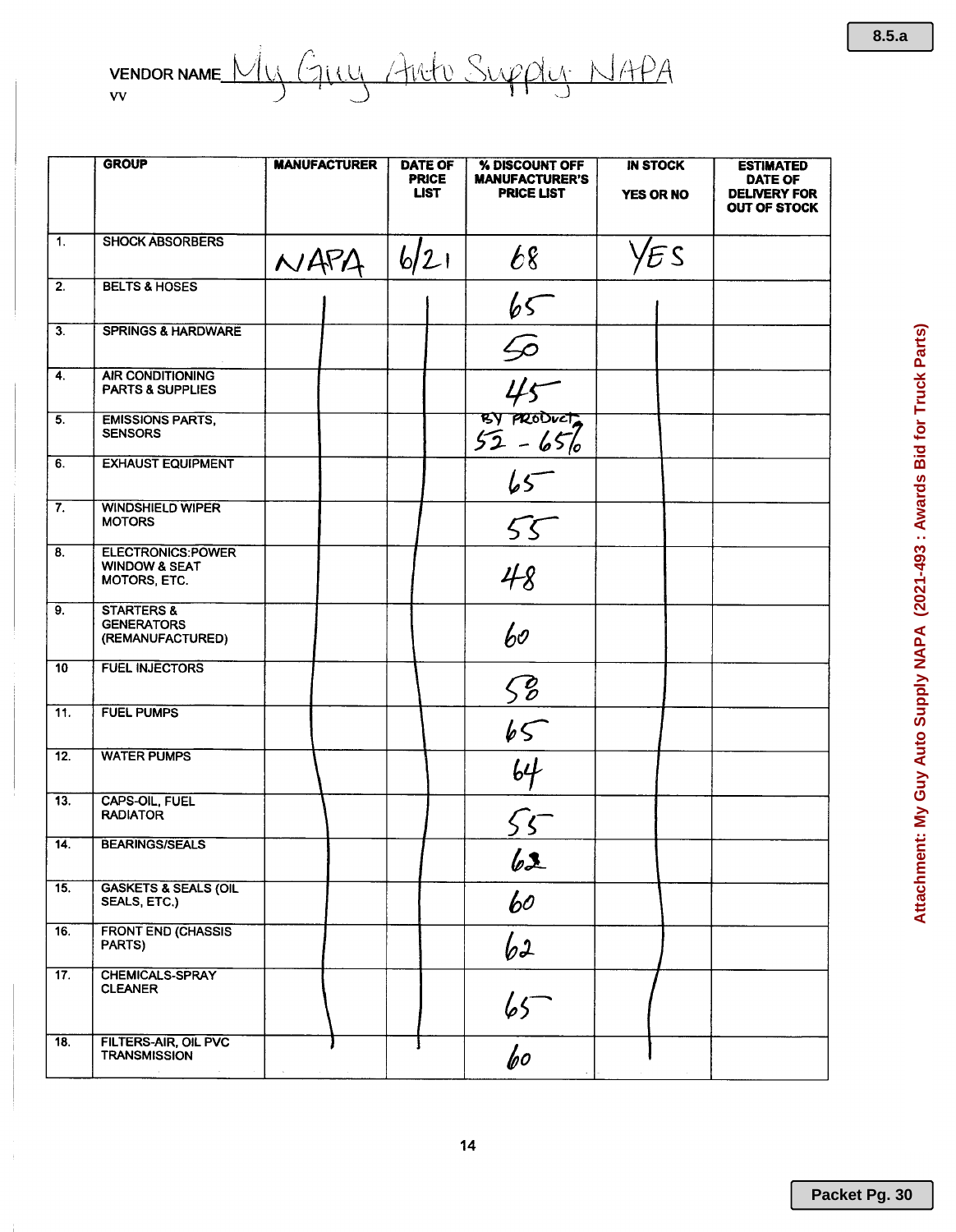|                   | VENDOR NAME Mu GULL Auto Supply-NAP<br>VV                                             |                             |                                                       |                                                        |                                     |                                                                                  |
|-------------------|---------------------------------------------------------------------------------------|-----------------------------|-------------------------------------------------------|--------------------------------------------------------|-------------------------------------|----------------------------------------------------------------------------------|
| $\overline{19}$ . | <b>UNIVERSAL JOINTS</b>                                                               | $NAPA$ $ b/21 $ 55          |                                                       |                                                        | ЪS                                  |                                                                                  |
|                   | <b>GROUP</b>                                                                          | <b>MANUFACTURER</b><br>NAPA | <b>DATE OF</b><br><b>LIST</b><br><b>PRICE</b><br>6/21 | % DISTCOUNT OFF<br><b>MANUFACTURER</b><br><b>PRICE</b> | <b>IN STOCK</b><br><b>YES OR NO</b> | <b>ESTIMATED</b><br><b>DATE OF</b><br><b>DELIVERY FOR</b><br><b>OUT OF STOCK</b> |
| $\overline{20}$ . | TUNE UP PARTS.<br><b>DISTRIBUTOR CAPS,</b><br>ROTORS, WIRES, PLUGS,<br>SWITCHES, ETC. |                             |                                                       | 62                                                     | YES                                 |                                                                                  |
| $\overline{21}$ . | <b>BRAKE PARTS - ROTORS</b><br>& DRUMS                                                |                             |                                                       | 6 1                                                    |                                     |                                                                                  |
| 22.               | <b>BRAKE CALIPERS</b>                                                                 |                             |                                                       | 60                                                     |                                     |                                                                                  |
| 23.               | <b>BRAKE HYDRAULICS</b>                                                               |                             |                                                       | 62                                                     |                                     |                                                                                  |
|                   |                                                                                       |                             |                                                       |                                                        |                                     |                                                                                  |
|                   |                                                                                       |                             |                                                       |                                                        |                                     |                                                                                  |

### PAY CLOSE ATTENTION TO THE WAY THE DISCOUNTS SHOULD BE **CALCULATED. % OFF MANUFACTURER'S LIST PRICE ONLY**

 $15$ 

 $8.5.a$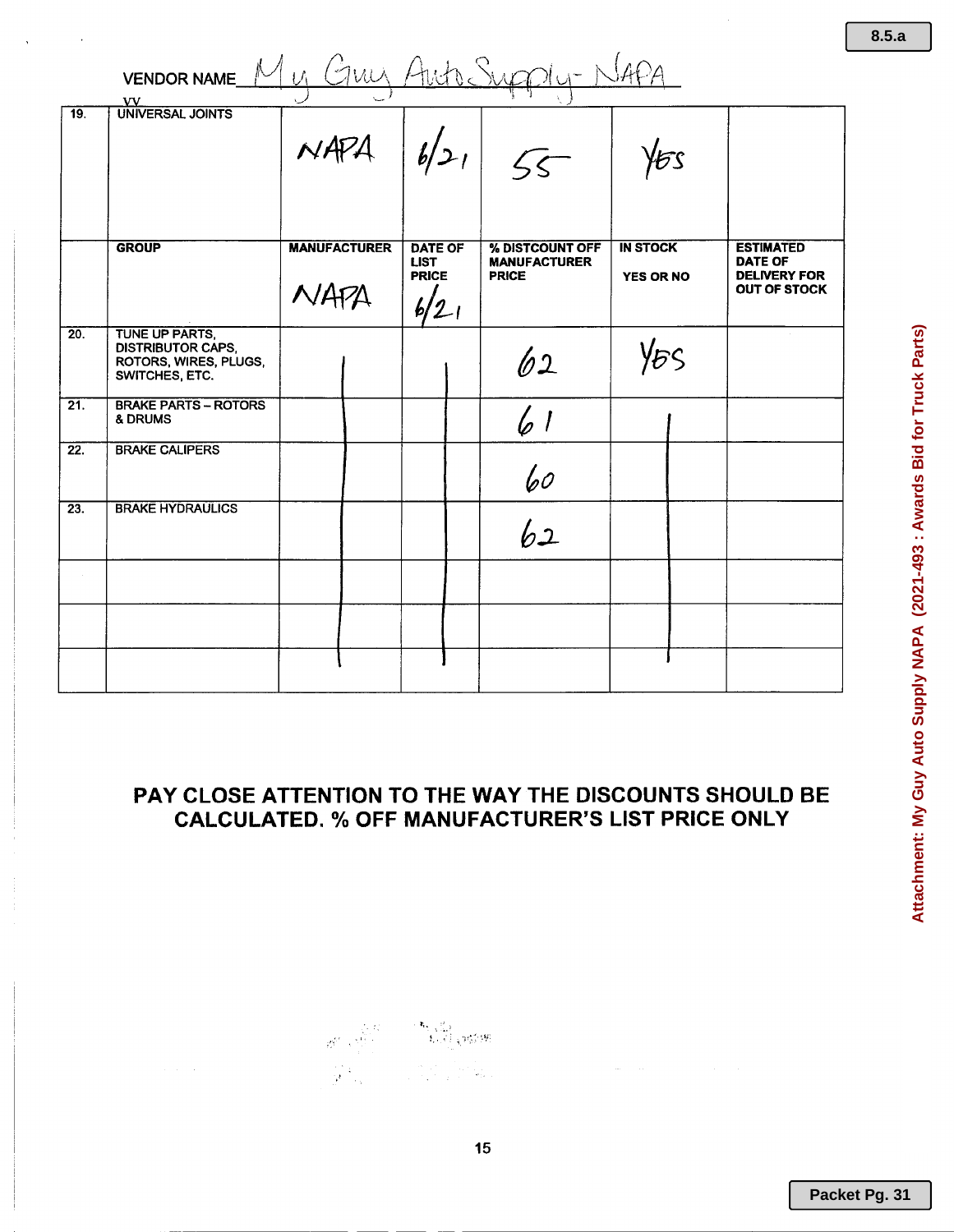|                   | <b>GROUP</b>                                                         | <b>MANUEACTURER</b>             | <b>DATE OF</b>           | <b>% DISCOUNT OFF</b>                      | <b>IN STOCK</b>         | <b>ESTIMATED</b>               |
|-------------------|----------------------------------------------------------------------|---------------------------------|--------------------------|--------------------------------------------|-------------------------|--------------------------------|
|                   |                                                                      |                                 | PRICE<br>$-137$          | <b>MANUFACTURER'S</b><br><b>PRICE LIST</b> | <b>YES OR NO</b>        | DATE OF<br><b>DELIVERY FOR</b> |
|                   |                                                                      |                                 |                          |                                            |                         | OUT OF STOCK                   |
| 1.                | <b>SHOCK ABSORBERS</b>                                               | Monroe                          | 21                       | 67                                         |                         |                                |
| $\overline{2}$ .  | <b>BELTS &amp; HOSES</b>                                             | $rac{1}{6a^{1}e^{s}}$           | 21                       | くつ                                         | $\frac{y_{e}}{y_{e}}$   |                                |
| $\overline{3}$ .  | <b>SPRINGS &amp; HARDWARE</b>                                        |                                 |                          |                                            |                         |                                |
| $\overline{4}$ .  | <b>AIR CONDITIONING</b><br><b>PARTS &amp; SUPPLIES</b>               | MEI                             | $\mathcal{H}_I$<br>21    | $40^{\circ}$                               | Yes                     |                                |
| $\overline{5}$ .  | <b>EMISSIONS PARTS.</b><br><b>SENSORS</b>                            |                                 |                          |                                            |                         |                                |
| 6.                | <b>EXHAUST EQUIPMENT</b>                                             | Walker                          | 4/21                     | $60^{\circ}$                               | Ye s                    |                                |
| $7^\circ$         | <b>WINDSHIELD WIPER</b><br><b>MOTORS</b>                             |                                 |                          |                                            |                         |                                |
| $\overline{8}$    | <b>ELECTRONICS:POWER</b><br><b>WINDOW &amp; SEAT</b><br>MOTORS, ETC. |                                 |                          |                                            |                         |                                |
| 9.                | <b>STARTERS &amp;</b><br><b>GENERATORS</b><br>(REMANUFACTURED)       | Delco                           | 4/7/                     | 55                                         | Ye s                    |                                |
| 10 <sup>10</sup>  | <b>FUEL INJECTORS</b>                                                |                                 |                          |                                            |                         |                                |
| 11.               | <b>FUEL PUMPS</b>                                                    |                                 |                          |                                            |                         |                                |
| 12.               | <b>WATER PUMPS</b>                                                   | $6a$ tes                        | $\overline{\mathcal{L}}$ | ∕?                                         | Ya 5                    |                                |
| 13.               | <b>CAPS-OIL, FUEL</b><br><b>RADIATOR</b>                             |                                 |                          |                                            |                         |                                |
| $\overline{14}$ . | <b>BEARINGS/SEALS</b>                                                | $N \tau N$<br>$\mathcal{N}$ and | $\sqrt{21}$              | 56/66                                      | $\frac{1}{2}$ s         |                                |
| $\overline{15}$ . | <b>GASKETS &amp; SEALS (OIL</b><br>SEALS, ETC.)                      |                                 |                          |                                            |                         |                                |
| 16.               | <b>FRONT END (CHASSIS</b><br>PARTS)                                  | Dayton                          | 4/71                     | 55                                         | $\frac{\gamma_{25}}{2}$ |                                |
| 17.               | CHEMICALS-SPRAY<br><b>CLEANER</b>                                    |                                 |                          |                                            |                         |                                |
| 18.               | FILTERS-AIR, OIL PVC<br><b>TRANSMISSION</b>                          | Luberfine $6/21$                |                          | 8                                          | Yes                     |                                |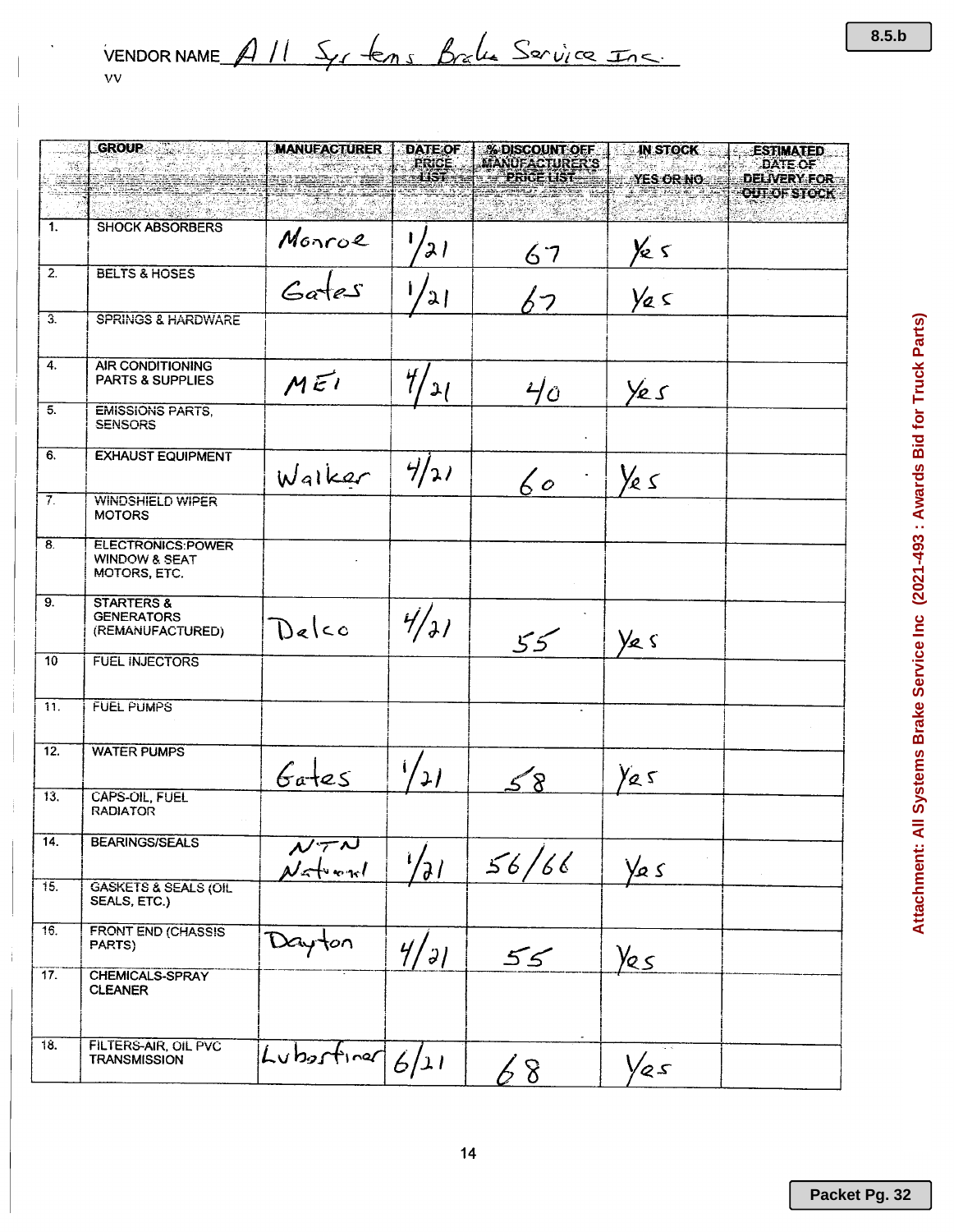VENDORNAME All Systems Brake Service Fre.

|                   | νv                                                                             |                                    |                             |                                     |                  |                                                       |
|-------------------|--------------------------------------------------------------------------------|------------------------------------|-----------------------------|-------------------------------------|------------------|-------------------------------------------------------|
| 19.               | <b>UNIVERSAL JOINTS</b>                                                        |                                    |                             |                                     |                  |                                                       |
|                   | <b>GROUP</b>                                                                   | <b>MANUFACTURER</b>                | <b>DATE OF</b>              | % DISTCOUNT OFF                     | <b>IN STOCK</b>  | <b>ESTIMATED</b>                                      |
|                   |                                                                                |                                    | <b>LIST</b><br><b>PRICE</b> | <b>MANUFACTURER</b><br><b>PRICE</b> | <b>YES OR NO</b> | DATE OF<br><b>DELIVERY FOR</b><br><b>OUT OF STOCK</b> |
| 20.               | TUNE UP PARTS,<br>DISTRIBUTOR CAPS.<br>ROTORS, WIRES. PLUGS.<br>SWITCHES, ETC. |                                    |                             | $\mathcal{L}$<br>$\sim 100$         |                  |                                                       |
| 21.<br>22.        | <b>BRAKE PARTS - ROTORS</b><br>& DRUMS<br><b>BRAKE CALIPERS</b>                | $\left  \frac{1}{\sqrt{2}}\right $ |                             | 65                                  | $\frac{1}{2}$    |                                                       |
| $\overline{23}$ . | <b>BRAKE HYDRAULICS</b>                                                        |                                    |                             |                                     |                  |                                                       |
|                   |                                                                                | Pay best as 1/21                   |                             | 65                                  | Yes              | $\mathcal{J}^{\mathcal{C}}$                           |
|                   |                                                                                |                                    |                             |                                     |                  |                                                       |
|                   |                                                                                |                                    |                             |                                     |                  |                                                       |
|                   |                                                                                |                                    |                             |                                     |                  |                                                       |

# PAY CLOSE ATTENTION TO THE WAY THE DISCOUNTS SHOULD BE **CALCULATED. % OFF MANUFACTURER'S LIST PRICE ONLY**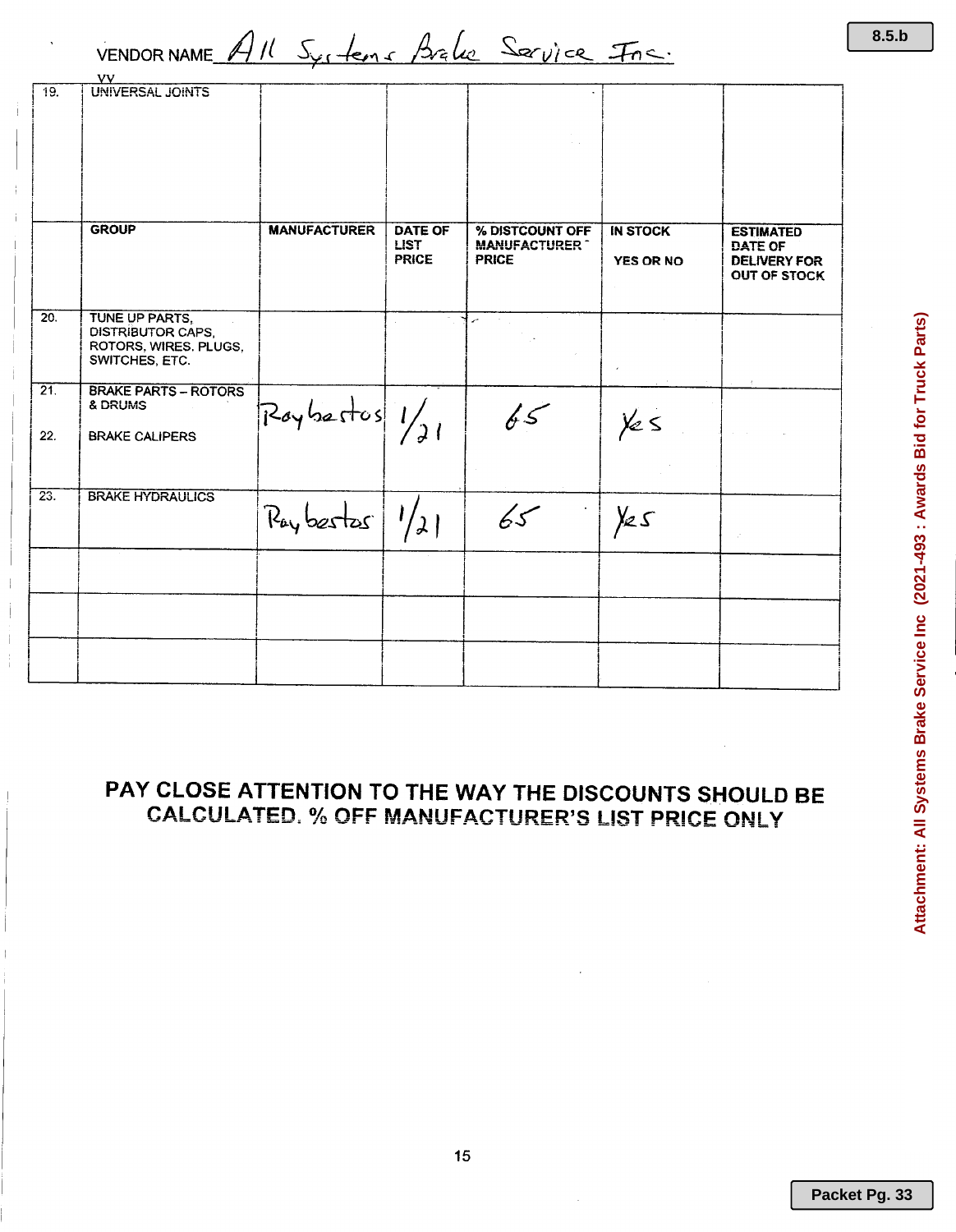VENDOR NAME

vv

÷

|                  | <b>GROUP</b>                                                   | <b>MANUFACTURER</b>                           | <b>DATE OF</b><br><b>PRICE</b><br><b>LIST</b> | % DISCOUNT OFF<br><b>MANUFACTURER'S</b><br><b>PRICE LIST</b> | <b>IN STOCK</b><br><b>YES OR NO</b> | <b>ESTIMATED</b><br><b>DATE OF</b><br><b>DELIVERY FOR</b><br><b>OUT OF STOCK</b> |
|------------------|----------------------------------------------------------------|-----------------------------------------------|-----------------------------------------------|--------------------------------------------------------------|-------------------------------------|----------------------------------------------------------------------------------|
| $\mathbf{1}$ .   | <b>SHOCK ABSORBERS</b>                                         | <b>MACK</b><br><b>KENWORTH</b><br>FORD        | Jan 2021<br>Jan 2021<br>April 2021            | List Less 28%<br>List Less 20%<br>List less 15%              | <b>YES</b><br>YES<br>YES            | $3-14$ Days<br>3-14 Days<br>$3-14$ days                                          |
| 2.               | <b>BELTS &amp; HOSES</b>                                       | <b>MACK</b><br><b>KENWORTH</b><br>FORD        | Jan 2021<br>Jan 2021<br>April 2021            | List Less 28%<br>List Less 20%<br>List less 15%              | <b>YES</b><br>YES<br><b>YES</b>     | 3-14 Days<br>3-14 Days<br>$3-14$ days                                            |
| 3.               | <b>SPRINGS &amp; HARDWARE</b>                                  | млск<br><b>KENWORTH</b><br><b>FORD</b>        | Jan 2021<br>Jan 2021<br>April 2021            | List less 28%<br>List less 20%<br>List less 15%              | YES<br>YES<br><b>YES</b>            | 3-T4 Days<br>3-14 Days<br>$3-14$ days                                            |
| 4.               | AIR CONDITIONING<br><b>PARTS &amp; SUPPLIES</b>                | MACK<br><b>KENWORTH</b><br><b>FORD</b>        | an 2021<br>lan 2021<br>April 2021             | <b>LIST ICSS 28%</b><br>List less 20%<br>List less 15%       | YES<br><b>YES</b><br>YES            | 3-14 Days<br>3-14 Days<br>3-14 days                                              |
| $\overline{5}$ . | <b>EMISSIONS PARTS,</b><br><b>SENSORS</b>                      | <b>MACK</b><br><b>KENWORTH</b><br>FORD        | Jan 2021<br>Jan 2021<br>April 2021            | List less 28%<br>List less 20%<br>List less 15%              | <b>YES</b><br>YES<br>YES            | 3-14 Days<br>3-14 Days<br>$3-14$ days                                            |
| 6.               | <b>EXHAUST EQUIPMENT</b>                                       | MACK<br><b>KENWORTH</b><br>FORD               | Jan 2021<br>Jan 2021<br><b>April 2021</b>     | List less 28%<br>List less 20%<br>List less 15%              | YES<br><b>YES</b><br>YES            | 3-14 Days<br>3-14 Days<br>$3-14$ days                                            |
| 7.               | <b>WINDSHIELD WIPER</b><br><b>MOTORS</b>                       | MACK<br><b>KENWORTH</b><br>FORD               | Jan 2021<br>Jan 2021<br>April 2021            | List less28%<br>List less 20%<br>List less 15%               | <b>YES</b><br>YES<br>YES            | 3-14 Days<br>3-14 Days<br>3-14 days                                              |
| 8.               | ELECTRONICS:POWER<br><b>WINDOW &amp; SEAT</b><br>MOTORS, ETC.  | NO BID                                        | <b>NO BID</b>                                 | <b>NO BID</b>                                                | <b>NO BID</b>                       | <b>NO BID</b>                                                                    |
| 9.               | <b>STARTERS &amp;</b><br><b>GENERATORS</b><br>(REMANUFACTURED) | MACK<br><b>KENWORTH</b><br>FORD               | Jan 2021<br>Jan 2021<br>April 2021            | List less 28%<br>List less 20%<br>List less 15%              | <b>YES</b><br>YES<br>YES            | 3-14 Days<br>3-14 Days<br>3-14 days                                              |
| 10               | <b>FUEL INJECTORS</b>                                          | <b>MACK</b><br><b>KENWORTH</b><br><b>FORD</b> | Jan 2021<br>lan 2021<br>April 2021            | List less 28%<br>List less 20%<br>List less 15%              | <b>YES</b><br>YES<br><b>YES</b>     | 3-14 Days<br>3-14 Days<br>3-14 days                                              |
| 11.              | <b>FUEL PUMPS</b>                                              | MACK<br><b>KENWORTH</b><br>FORD               | Jan 2021<br>Jan 2021<br>April 2021            | List less 28%<br>List less 20%<br>List less 15%              | YES<br><b>YES</b><br>YES            | 3-14 Days<br>3-14 Days<br>3-14 days                                              |
| 12.              | <b>WATER PUMPS</b>                                             | MACK<br><b>KENWORTH</b><br>FORD               | Jan 2021<br>Jan 2021<br><b>April 2021</b>     | List less 28%<br>List less 20%<br>List less 15%              | YES<br>YES<br><b>YES</b>            | 3-14 Days<br>3-14 Days<br>3-14 days                                              |
| 13.              | <b>CAPS-OIL, FUEL</b><br><b>RADIATOR</b>                       | <b>MACK</b><br><b>KENWORTH</b><br><b>FORD</b> | Jan 2021<br>Jan 2021<br>April 2021            | List less 28%<br>List less 20%<br>List less 15%              | <b>YES</b><br>YES<br>YES            | 3-14 Days<br>3-14 Days<br>3-14 days                                              |
| 14.              | <b>BEARINGS/SEALS</b>                                          | MACK<br><b>KENWORTH</b><br><b>FORD</b>        | Jan 2021<br>Jan 2021<br>April 2021            | List less 28%<br>List less 20%<br>List less 15%              | YES<br>YES<br>YES                   | 3-14 Days<br>3-14 Days<br>3-14 days                                              |
| 15.              | <b>GASKETS &amp; SEALS (OIL</b><br>SEALS, ETC.)                | MACK<br><b>KENWORTH</b><br>FORD               | Jan 2021<br>Jan 2021<br><b>April 2021</b>     | List less 28%<br>List less 20%<br>List less 15%              | YES<br>YES<br>YES                   | 3-14 Days<br>3-14 Days<br>$3-14$ days                                            |
| 16.              | <b>FRONT END (CHASSIS</b><br>PARTS)                            | <b>MACK</b><br><b>KENWORTH</b><br>FORD        | Jan 2021<br>Jan 2021<br>April 2021            | List less 28%<br>List less 20%<br>List less 15%              | YES<br><b>YES</b><br>YES            | 3-14 Days<br>3-14 Days<br>$3-14$ days                                            |
| 17.              | CHEMICALS-SPRAY<br><b>CLEANER</b>                              | WAB<br>MACK (Permatex)                        | Jan 2012<br>Jan 2021                          | list less 20%<br>List less 28%                               | Ycs<br>YES                          | 7-21 Days<br>3-14 Days                                                           |
| 18.              | FILTERS-AIR, OIL PVC<br><b>TRANSMISSION</b>                    | <b>FLEET GUARD</b><br>Donaldson AIR ONLY      | Jan 2021<br>Jan 2021                          | list less 55%<br>List less 10%                               | YES<br>YES                          | 3-14 Days<br>3-14 Days                                                           |